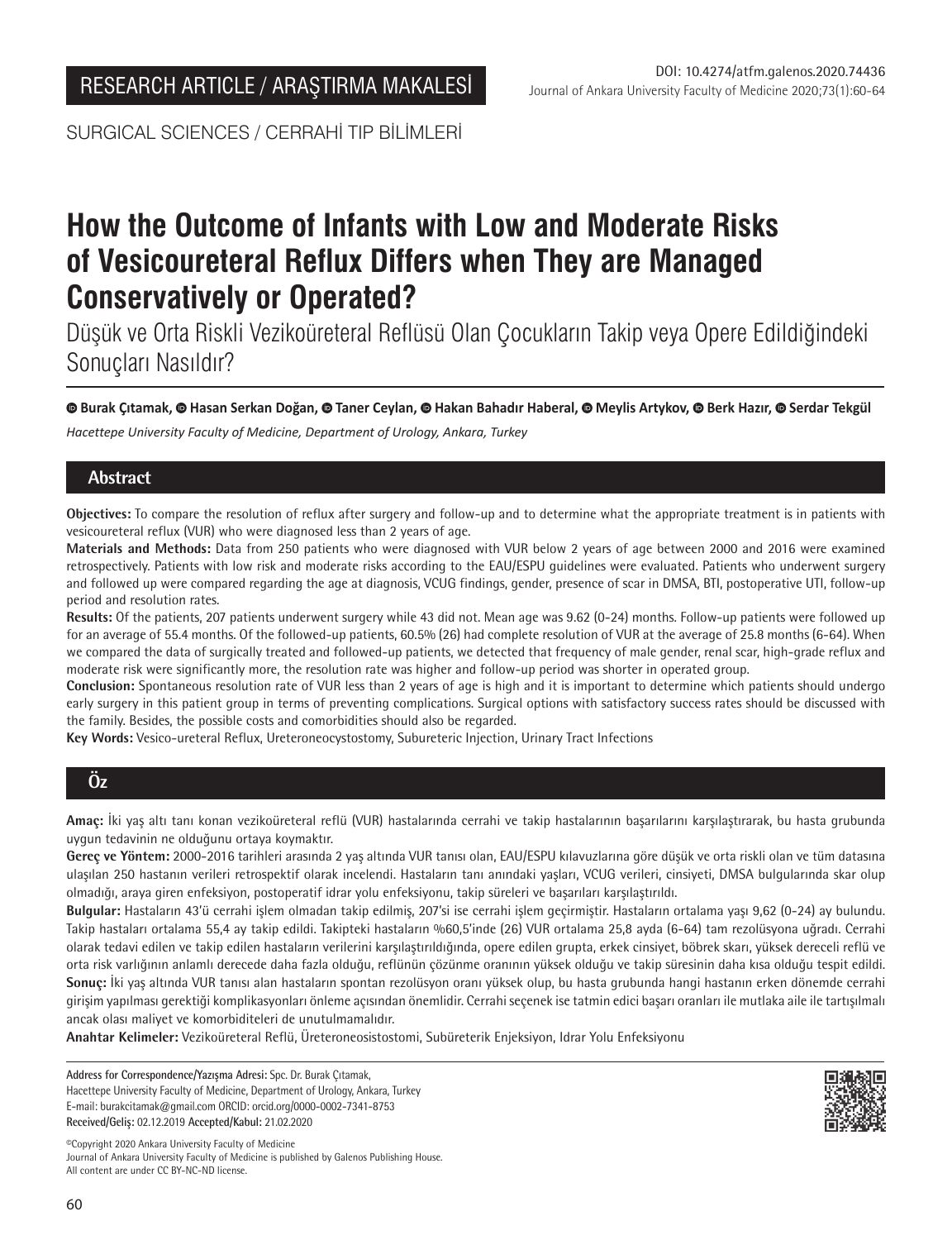# **Introduction**

Vesicoureteral reflux (VUR) is an important disease that can lead to serious health problems such as nephropathy, hypertension and renal failure. However, the morbidity of reflux has decreased significantly due to modern understanding of the pathophysiology and natural course of the disease, the rational application of different anti-reflux procedures and continuous antibiotic prophylaxis (CAP) (1). Due to the fact that VUR is more likely to have spontaneous resolution under 2 years of age, primary option is to follow these patients without surgery (2). Considering these factors, the European Association of Urology (EAU)/ European Society for Paediatric Urology (ESPU) risk classification was established to determine the candidates for follow-up and surgery (3). The aim of this study is to compare the outcome of surgery and follow-up in terms of resolution of reflux; and to analyze factors for the selection of the appropriate treatment in our patient cohort with VUR who were diagnosed below 2 years of age.

## **Materials and Methods**

Data from 250 patients who were diagnosed with VUR below 2 years of age between 2000 and 2016 were examined retrospectively. Patients with neurogenic bladder, double collecting system, mega-ureter and irregular follow-up were excluded. Voiding cystourethrographies (VCUG) were graded according to the International Reflux Study Committee as "low grade" for grades 1, 2 and 3 and "high grade" for grades 4 and 5 (4). Renal scarring was evaluated by dimercaptosuccinic acid (DMSA) scintigraphy. Then, the patients were separated into two groups as those with low risk and those with moderate risk according to the EAU/ESPU guidelines. The reflux of patients who did not undergo surgical intervention was re-evaluated by repeated VCUGs. During follow-up, VCUG was performed according to the patients' clinical courses.

Our initial management policy for VUR that is diagnosed in infant period is to start the CAP. Febrile urinary tract infection (UTI), worsening VUR state or new onset renal scars on DMSA under CAP were indications for surgical intervention.

The decision of type of the surgery was given intraoperatively. The appearance of ureteric orifice was the main indicator of the type of the surgery. The significantly incompetent orifice (golf hole orifice) appearance directed us to open ureteral reimplantation whereas endoscopic subureteric injection (STING) was the preferred technique in cases with relatively more competent orifices. For the patients with failed previous STING procedure, we observed the cystoscopic appearence of the orifice. A repeat STING was performed if the injected material seems to be migrated. On the other hand, open surgery was the

method of choice if reflux was persisting despite the preserved mound appearence under the orifice that means endoscopic method has been ineffective.

Indications for the surgery were recorded for surgically treated patients. Surgical procedures were as ureteroneocystostomy (UNC) and STING. For evaluation of surgical outcome, VCUG or clinical improvement (if control VCUG was not performed) was taken into consideration. Patients continued to receive prophylaxis for 3 months after surgery.

This study was approved by the Hacettepe University Local Ethical Committee (GO-17/106). Of the patients, age at diagnosis, VCUG findings, gender, presence of scar in DMSA scintigraphy, breakthrough infection (BTI), postoperative UTI, follow-up period and resolution rates were compared. Mann-Whitney, chi-square, t-test and Kaplan-Meier survival analysis in SPSS 17.0 package program were used for statistical analysis.

#### **Results**

Of the 250 patients, 207 patients underwent surgery while 43 did not. Mean age at diagnosis was 9.62 (0-24) months and mean follow-up period was 34.09 (6-182) months. Male/female ratio was 128/122 and VUR was bilateral in 143 patients while unilateral in 107. Renal scar was present in 133 patients (53.2%) and 63 patients (25.2%) were in EAU-low risk group (low grade reflux without cortical abnormalities) while 187 patients (74.8%) were in EAU-moderate risk group (symptomatic or asymptomatic patients with high grade reflux with or without cortical abnormalities; low grade reflux with renal cortical abnormalities) (3). Low grade and high grade VUR were present in 99 (39.6%) and 151 (60.4%) patients, respectively. Patients characteristics are shown in Table 1.

Of the surgically-treated patients, STING and UNC were performed in 141 (68.1%) and 66 (31.9%) with the resolution rates of 69.7% and 91.5%, respectively. The overall resolution rate of surgical interventions was 83.2%. Previous STING history was present 16.4% (34/207) in surgically treated patients. Of these 34 patients two underwent UNC and three underwent repeat STING procedure. In the surgical group, success was associated with grade of VUR (low vs high grade VUR, 77.1% vs 88.3%,  $p=0.036$ ) and surgical method (UNC vs STING,  $p=0.001$ ) in univariate analysis and multivariate analysis revealed the single predictor factor was the surgical method. Mean time interval between diagnosis and surgery was 16.2 (0-79) months. Factors affecting reflux resolution rate after UNC were presence of high-grade VUR (low vs high grade VUR, 80.8% vs 93.9%, chi-square test, p=0.030) and moderate-risk according (low risk vs moderate risk 72.7% vs 93.8%, chi-square test, p=0.020) to the EAU risk classification. No affecting factor was detected for reflux resolution after STING procedure. Although being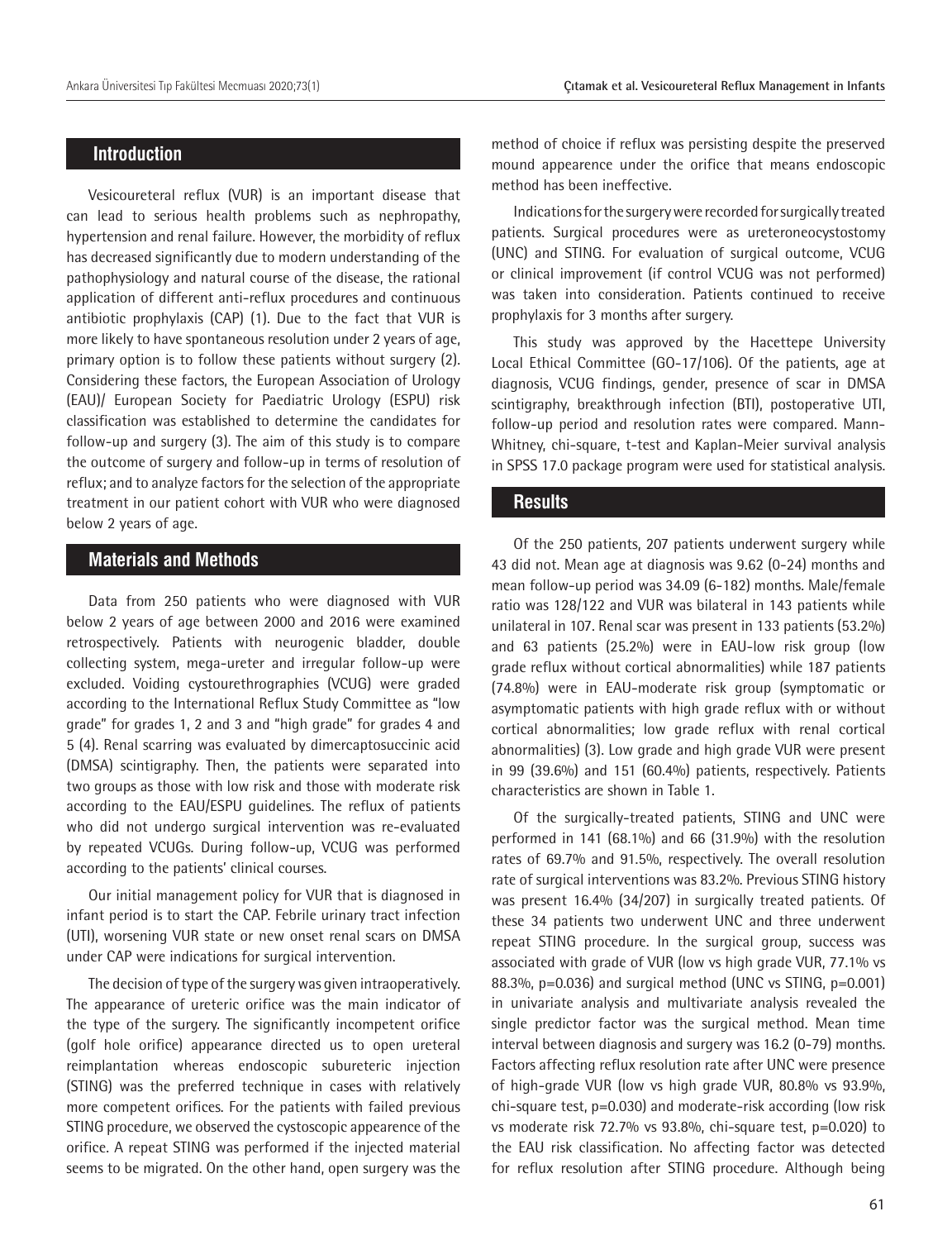statistically insignificant, resolution rates after STING procedure had a tendency to be different between patients with low and moderate risk and those with low and high-grade VUR (low vs moderate risk, 80% vs 61%, p=0.096 and low vs high grade VUR, 75% vs 59.1%, p=0.185). In surgically-treated patients, indications for surgery were multiple BTIs, family choice and high-grade VUR and/or scars in 11.6% (24), 15% (31) and 73.4%, respectively. The risk group was not found to have an effect on surgical success rates.

In follow-up patients, mean number of VCUG was 2.35 (2- 7) and mean follow-up period was 55.4 months. In follow-up group, VUR have reduced in grade or completely regressed in 33 (76.7%). Complete spontaneous resolution of VUR was detected in 26 (60.5%) of the follow-up patients at an average of 25.8 (6-64) months (Figure 1). Patients with spontaneous resolution had a longer follow-up period (30.8 vs 62.8 months, p=0.016). In follow-up group, the single predictor for spontaneous resolution was the reflux grade (grade 1-2 vs grade 3 vs grade 4-5, 92.9% vs

| Table 1: Patient characteristics                    |                        |  |  |  |  |
|-----------------------------------------------------|------------------------|--|--|--|--|
|                                                     | <b>Patients</b>        |  |  |  |  |
| Resolution rate                                     | 80.4% (201)            |  |  |  |  |
| Mean age (months) $\pm$ standard<br>deviation       | $9.62 + 6.41(0 - 24)$  |  |  |  |  |
| Gender (F/M)                                        | 122/128 (48.8%/51.2%)  |  |  |  |  |
| <b>Bilateral VUR</b>                                | 57.2% (143)            |  |  |  |  |
| Presence of scar in DMSA                            | 53.2% (133)            |  |  |  |  |
| High-grade VUR                                      | 60.8% (152)            |  |  |  |  |
| EAU risk, Low / moderate risk                       | 25.2% (63)/74.8% (187) |  |  |  |  |
| Mean follow-up (months) $\pm$ standard<br>deviation | $34.09 + 38.5$ (6-182) |  |  |  |  |
|                                                     |                        |  |  |  |  |

F: Female, M: male, VUR: Vesicoureteral reflux, DMSA: Dimercaptosuccinic acid, EAU: European Association of Urology

42.9% vs 46.7%, p=0.009). Spontaneous resolution rate of low and moderate risk patients were 63.6% and 57.1% respectively  $(p=0.663)$ .

When the data of surgical and follow-up patients were compared, there were statistically significant differences between resolution rate, gender, presence of scar in DMSA, presence of high-grade VUR, EAU risk classifications and followup periods (Table 2).

#### **Discussion**

The standard treatment for reflux that was diagnosed in early infancy is CAP as spontaneous resolution of VUR is possible because anatomic abnormalities or the functional problems may improve as the child grows. In a study of Estrada et al. (5), spontaneous resolution has been shown to depend on the age at the onset, gender, grade of reflux, laterality, clinical



**Figure 1:** Resolution of VUR in follow-up patients VUR: Vesicoureteral reflux

| Table 2: Comparison of the variables of follow-up and surgically-treated patients |                 |                |             |         |                          |  |
|-----------------------------------------------------------------------------------|-----------------|----------------|-------------|---------|--------------------------|--|
| <b>Parameters</b>                                                                 | Follow-up group | Surgery group  |             | $p^*$   | $p^{**}$                 |  |
| <b>Resolution rate</b>                                                            | $26(60.5\%)$    | UNC            | 175 (84.5%) | < 0.001 |                          |  |
|                                                                                   |                 |                | 129 (91.5%) | < 0.001 | 0.175                    |  |
|                                                                                   |                 | <b>STING</b>   | 46 (69.7%)  | 0.320   |                          |  |
| Mean age (months) $\pm$ standard deviation                                        | $9.91 + 6.1$    | $9.41 + 6.5$   |             | 0.708   | $\overline{\phantom{a}}$ |  |
| Gender (F/M) (F%)                                                                 | 27/16 (62.8%)   | 95/112 (45.9%) |             | 0.044   | 0.481                    |  |
| Bilateral VUR (%)                                                                 | 19 (44.2%)      | 124 (59.9%)    |             | 0.059   | $\overline{\phantom{a}}$ |  |
| Presence of scar in DMSA                                                          | $11(25.6\%)$    | 122 (58.9%)    |             | < 0.001 | 0.033                    |  |
| High-grade VUR $(\%)$                                                             | 15 (34.9%)      | 137 (66.2%)    |             | < 0.001 | 0.001                    |  |
| EAU risk, Low/moderate (moderate risk %)                                          | 23/21 (48.8%)   | 41/166 (80.2%) |             | < 0.001 | 0.381                    |  |
| BTI/Postop. UTI                                                                   | $12(27.9\%)$    | 45 (21.7%)     |             | 0.380   | $\overline{\phantom{a}}$ |  |
| Mean follow-up period (months) $\pm$ standard deviation                           | $55.4 + 38.3$   | $28.9 + 36.8$  |             | < 0.001 | < 0.001                  |  |
|                                                                                   |                 |                |             |         |                          |  |

F: Female, M: Male, STING: Endoscopic subureteric injection, UNC: Ureteroneocystostomy, VUR: Vesicoureteral reflux, DMSA: Dimercaptosuccinic acid scintigraphy, BTI: Breakthrough infection, UTI: Urinary tract infection, Postop: Postoperative

\*univariate analyse, \*\*multivariate analyse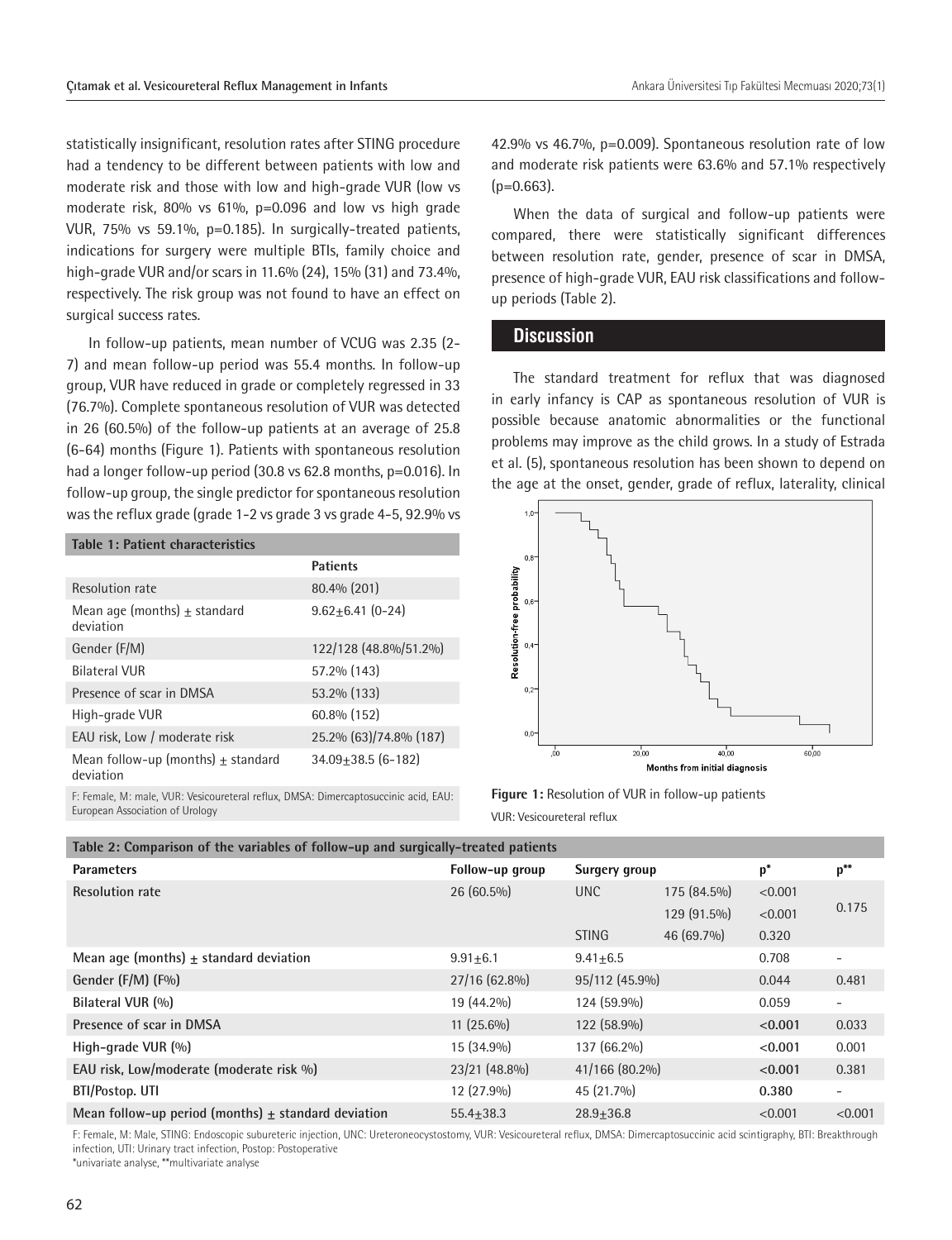presentation and ureteral anatomy. Besides, Knudson et al. (6) found that grade of reflux, presence of prenatal hydronephrosis and bladder capacity at the onset were effective on spontaneous resolution in patients who were diagnosed with VUR below 2 years of age. In our study, lower grade of VUR was found to be the most favorable factor in spontaneous resolution. Similarly, this patient group may have a different clinical course than the others due to voiding dysfunction and unimproved voiding habits.

Surgical correction of VUR is an effective method with success rates of over 90% and over 70% for open and endoscopic techniques, respectively (7-9). Today, the contemporary approach in this young age group is conservative follow-up however patients with lesser resolution rates and those who failed in conservative follow-up are directed to the surgical options. The choice of surgical method usually depends on the orifice configuration, previous surgical history, presence of bladder pathologies and parental preference.

Because of the considerable spontaneous resolution chance, risk of anesthesia and technical issues particularly in very young children, surgery is not the primary treatment option for every reflux patient. Despite the fact that spontaneous resolution is high there will be a group of patients who would require antireflux surgery because of multiple BTIs, family choice and high grade of VUR and/or presence of scar (11.6%, 15% and 73.4% respectively in our patient group). Generally, surgically-treated patients have high-grade of VUR and/or scarred kidneys and they are less likely to have spontaneous resolution (10). In these patients, the risk for renal scarring is high during the long follow-up period. Additionally, because of the possibly long follow-up period needed for spontaneous resolution and higher rate of success that the surgical treatment promises within a short period of time, families frequently favor surgery.

For 5 year of follow-up, spontaneous resolution rate of VUR is 80% for grade 1-2 reflux while 30-50% for grade 3-5 reflux and is lower for bilateral reflux (2). In our series, resolution rate for the follow-up patients was 60.5%. The resolution rate in the surgical patients was higher than those who are followed-up. Another feature of the follow-up and surgical patients was the presence of more male patients in the surgical group. It may be due to the higher frequency of urinary tract infections and higher grade of reflux in male patients in this age (<2 years) group (11,12).

In some studies, it was reported that spontaneous resolution of VUR is higher in younger patients (10,13,14). Similarly, the rate of resolution was found to be higher in patients diagnosed before 2 years old than those after 2 years old (6). Our main reason of including patients especially who were diagnosed before 2 years old is to determine the difference between spontaneous resolution and surgical success and to find out

which patients should be followed-up. We detected that high grade VUR is an unfavorable factor for spontaneous resolution. Besides, presence of scar and high-grade VUR was more frequent in surgically treated group.

The EAU/ESPU guidelines help us to determine which of the two main treatment options (conservative follow-up and surgery) is appropriate for which patient in order to avoid the potential complications and morbidity of VUR (3). In this guideline, patients were separated into three groups as low, moderate and high risk according to presentation, laterality, presentational age, grade of VUR, gender, anatomical abnormalities and presence of scarring and voiding dysfunction. The guidelines recommend more aggressive follow-up and state that possibility of intervention is more likely in high-risk patients (15), in our study, we included low and moderate risk groups to provide more homogenous groups and aimed to understand the course of the disease in these grey zone patients. In the moderaterisk group, surgery can be planned according to clinical course and deterioration during follow-up. In our study, 48.8% of the follow-up patients were in moderate-risk group while the rate was 80.2% for the surgical patients. Moderate-risk patients who were diagnosed under 2 years of age have a lower spontaneous resolution rate and the rate of surgery is higher.

Follow-up duration was shorter in the surgery group  $(55.4\pm38.3 \text{ vs } 28.9\pm36.8 \text{ months})$ . It is an expectable finding to have a longer follow-up period in non-surgical group. Many patients may drop out from the follow-up after a successful surgery despite the fact that they are advised for routine follow-up.

#### **Study Limitations**

The limitations of our study were the retrospective nature and non-randomized patient selection. As the nature of retrospective studies, we were not able to access the complete data of all the patients due to the discordance of some patients to the follow-up protocol. The discordance between the numbers of patients in two groups may be attributed as a limitation. As we are surgical department, the number of patients those were referred for surgery was higher as anticipated. The family choice for surgery can especially affect patient distribution. Because of the missing data for longer follow up and DMSA findings, our outcome analysis is based on resolution of reflux.

### **Conclusion**

Spontaneous resolution rate of VUR in patients under 2 years of age is high and it is important to determine which patients should undergo early surgical intervention in this patient group in terms of preventing complications. When we compared follow-up and surgically treated groups, we detected that male gender, presence of scar, high grade VUR and moderate risk was